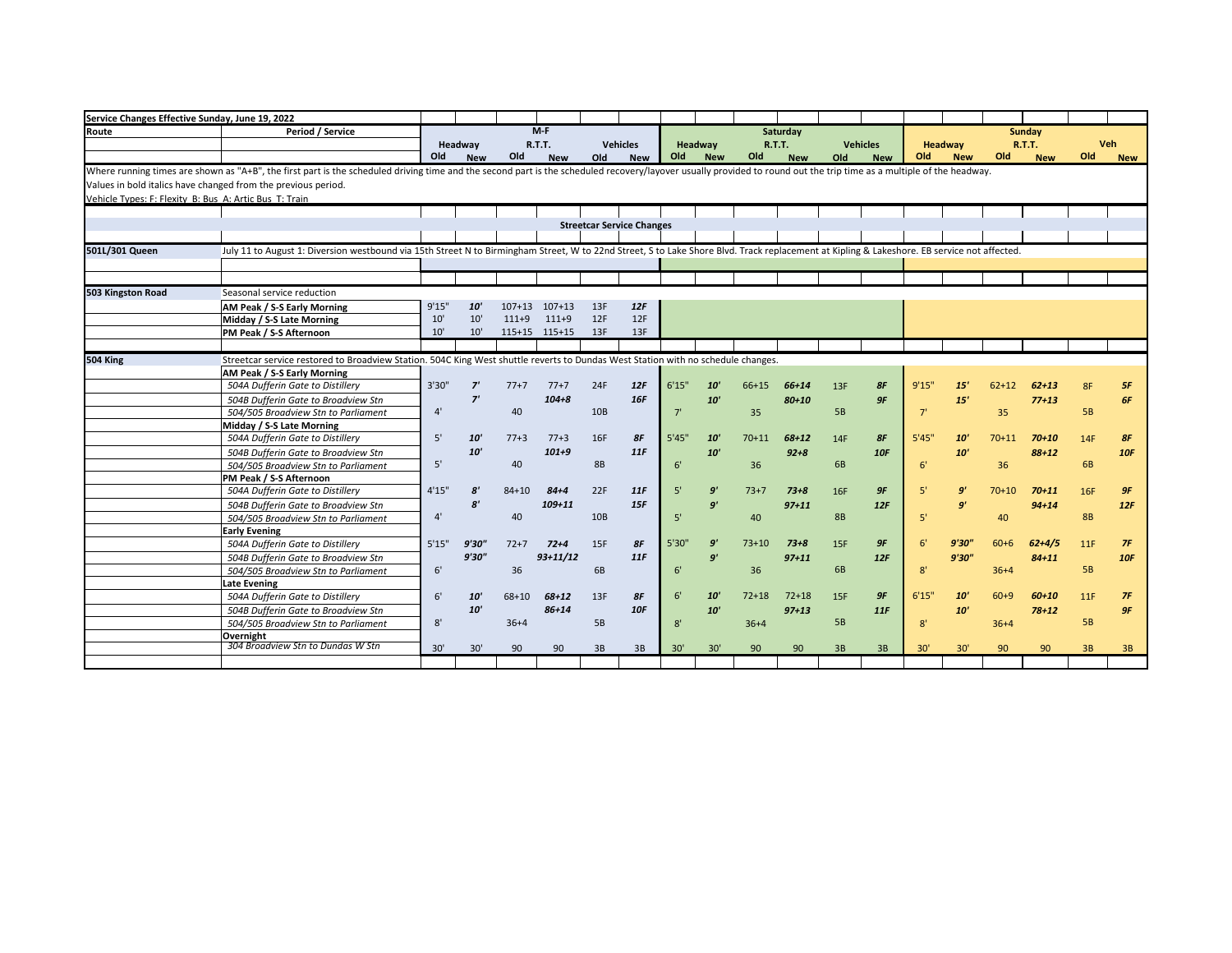| Service Changes Effective Sunday, June 19, 2022 |                                                                                                                                                                                         |        |            |           |                   |            |                 |        |                       |           |            |                 |                 |               |                |           |            |            |            |
|-------------------------------------------------|-----------------------------------------------------------------------------------------------------------------------------------------------------------------------------------------|--------|------------|-----------|-------------------|------------|-----------------|--------|-----------------------|-----------|------------|-----------------|-----------------|---------------|----------------|-----------|------------|------------|------------|
| Route                                           | <b>Period / Service</b>                                                                                                                                                                 |        |            |           | $M-F$             |            |                 |        |                       |           | Saturday   |                 |                 |               |                |           | Sunday     |            |            |
|                                                 |                                                                                                                                                                                         |        | Headway    |           | R.T.T.            |            | <b>Vehicles</b> |        | Headway               |           | R.T.T.     |                 | <b>Vehicles</b> |               | <b>Headway</b> |           | R.T.T.     | <b>Veh</b> |            |
|                                                 |                                                                                                                                                                                         | Old    | <b>New</b> | Old       | <b>New</b>        | Old        | <b>New</b>      | Old    | <b>New</b>            | Old       | <b>New</b> | Old             | <b>New</b>      | Old           | <b>New</b>     | Old       | <b>New</b> | Old        | <b>New</b> |
| 505 Dundas                                      | Streetcar service restored to Broadview Station. AM peak bus trips removed (seasonal reduction).                                                                                        |        |            |           |                   |            |                 |        |                       |           |            |                 |                 |               |                |           |            |            |            |
|                                                 | AM Peak / S-S Early Morning                                                                                                                                                             |        |            |           |                   |            |                 |        |                       |           |            |                 |                 |               |                |           |            |            |            |
|                                                 | 505 Broadview to High Park                                                                                                                                                              | 9'     |            | $113+4$   |                   | 13F        |                 | 10'    |                       | 90        |            | 9F              |                 | 10'           |                | $87 + 3$  |            | 9F         |            |
|                                                 | 505T Broadview to Lansdowne Tripper                                                                                                                                                     |        |            |           |                   | 4B         | OB              |        |                       |           |            |                 |                 |               |                |           |            |            |            |
|                                                 | 505 Broadview Stn to High Park                                                                                                                                                          |        | 9'         |           | $124 + 2$         |            | 14F             |        | $10'$                 |           | $97 + 3$   |                 | 10F             |               | 10'            |           | $94 + 6$   |            | 10F        |
|                                                 | Midday / S-S Late Morning                                                                                                                                                               |        |            |           |                   |            |                 |        |                       |           |            |                 |                 |               |                |           |            |            |            |
|                                                 | 505 Broadview to Hiah Park                                                                                                                                                              | 9'     |            | $113 + 4$ |                   | 13F        |                 | 9'     |                       | $107 + 1$ |            | 12F             |                 | 10'           |                | 100       |            | 10F        |            |
|                                                 | 505 Broadview Stn to High Park                                                                                                                                                          |        | 9'         |           | $124 + 2$         |            | 14F             |        | 9'                    |           | $115+2$    |                 | 13F             |               | 10'            |           | $108 + 2$  |            | 11F        |
|                                                 | PM Peak / S-S Afternoon                                                                                                                                                                 |        |            |           |                   |            |                 |        |                       |           |            |                 |                 |               |                |           |            |            |            |
|                                                 | 505 Broadview to High Park                                                                                                                                                              | 8'     |            | $118 + 2$ |                   | 15F        |                 | 8'     |                       | $116 + 4$ |            | 15F             |                 | 8'            |                | $109 + 3$ |            | 14F        |            |
|                                                 | 505 Broadview Stn to High Park                                                                                                                                                          |        | 8'         |           | $134 + 2$         |            | 17F             |        | $8'$                  |           | $124 + 4$  |                 | 16F             |               | 8'             |           | $116 + 4$  |            | 15F        |
|                                                 | <b>Early Evening</b>                                                                                                                                                                    |        |            |           |                   |            |                 |        |                       |           |            |                 |                 |               |                |           |            |            |            |
|                                                 | 505 Broadview to High Park                                                                                                                                                              | 9'     |            | 99        |                   | 11F        |                 | 9'     |                       | $105 + 3$ |            | 12F             |                 | 10'           |                | 90        |            | 9F         |            |
|                                                 | 505 Broadview Stn to High Park                                                                                                                                                          |        | 9'         |           | $106 + 2$         |            | 12F             |        | 9'                    |           | $114 + 3$  |                 | 13F             |               | 10'            |           | $98 + 2$   |            | 10F        |
|                                                 | <b>Late Evening</b>                                                                                                                                                                     |        |            |           |                   |            |                 |        |                       |           |            |                 |                 |               |                |           |            |            |            |
|                                                 | 505 Broadview to High Park                                                                                                                                                              | 10'    |            | $87 + 3$  |                   | 9F         |                 | 10'    |                       | $96 + 4$  |            | 10F             |                 | 10'           |                | 80        |            | 8F         |            |
|                                                 | 505 Broadview Stn to High Park                                                                                                                                                          |        | 10'        |           | $95 + 5$          |            | <b>10F</b>      |        | 10'                   |           | $96 + 4$   |                 | 10F             |               | 10'            |           | $88 + 2$   |            | 9F         |
|                                                 |                                                                                                                                                                                         |        |            |           |                   |            |                 |        |                       |           |            |                 |                 |               |                |           |            |            |            |
| 506 Carlton                                     | AM peak bus tripper removed (seasonal reduction)                                                                                                                                        |        |            |           |                   |            |                 |        |                       |           |            |                 |                 |               |                |           |            |            |            |
|                                                 | AM Peak / S-S Early Morning                                                                                                                                                             |        |            |           |                   |            |                 |        |                       |           |            |                 |                 |               |                |           |            |            |            |
|                                                 | 506 Main Station to High Park                                                                                                                                                           | 9'     | 9'         |           | 150+12 150+12     | <b>18F</b> | <b>18F</b>      |        |                       |           |            |                 |                 |               |                |           |            |            |            |
|                                                 | <b>Bus tripper</b>                                                                                                                                                                      |        |            |           |                   | 4B         | <b>OB</b>       |        |                       |           |            |                 |                 |               |                |           |            |            |            |
|                                                 |                                                                                                                                                                                         |        |            |           |                   |            |                 |        |                       |           |            |                 |                 |               |                |           |            |            |            |
| 510 Spadina                                     | Run out/in route from Leslie Barns changed to operate via Queen to Spadina.                                                                                                             |        |            |           |                   |            |                 |        |                       |           |            |                 |                 |               |                |           |            |            |            |
|                                                 |                                                                                                                                                                                         |        |            |           |                   |            |                 |        |                       |           |            |                 |                 |               |                |           |            |            |            |
|                                                 |                                                                                                                                                                                         |        |            |           |                   |            |                 |        |                       |           |            |                 |                 |               |                |           |            |            |            |
| 511 Bathurst                                    | Seasonal service reduction                                                                                                                                                              |        |            |           |                   |            |                 |        |                       |           |            |                 |                 |               |                |           |            |            |            |
|                                                 | AM Peak / S-S Early Morning                                                                                                                                                             | 7'15'' | 8'30"      |           | $67+13$ $67+9/10$ | 11F        | 9F              | 8'50'  | 10'                   | $41 + 12$ | $41 + 9$   | 6F              | 5F              |               |                |           |            |            |            |
|                                                 | Midday / S-S Late Morning                                                                                                                                                               | 7'     | 8'30"      |           | 65+12 65+11/12    | 11F        | 9F              | 8'     | 9'                    | $51 + 13$ | $51 + 12$  | 8F              | 7F              | 8'30"         | 10'            | $49 + 11$ | $49 + 11$  | 7F         | 6F         |
|                                                 | PM Peak / S-S Afternoon                                                                                                                                                                 | 7'45   | 8'30"      | $73 + 12$ | $73 + 12$         | 11F        | <b>10F</b>      | 6'     | $\mathbf{g}^{\prime}$ | $67 + 11$ | $67 + 13$  | 13F             | <b>10F</b>      | 7'            | 8'             | $57 + 13$ | $57 + 15$  | 10F        | 9F         |
|                                                 | <b>Early Evening</b>                                                                                                                                                                    | 8'30'' | 9'         | $61 + 16$ | $61 + 11$         | 9F         | 8F              | 7'15'' | 9'                    | $61 + 12$ | $61 + 11$  | 10 <sub>F</sub> | 8F              | 9'            | 10'            | $51 + 12$ | $51 + 9$   | 7F         | 6F         |
|                                                 | Late Evening                                                                                                                                                                            | 9'15"  | <b>10'</b> | $52 + 13$ | $52 + 8$          | 6F         | 5F              | 8'30'' | 10'                   | $59 + 18$ | $59 + 11$  | 9F              | 7F              | 9'20"         | 10'            | $46 + 10$ | $46 + 4$   | 6F         | 5F         |
|                                                 |                                                                                                                                                                                         |        |            |           |                   |            |                 |        |                       |           |            |                 |                 |               |                |           |            |            |            |
| 512 St. Clair                                   | Seasonal service reduction. Run out/in route from Leslie Barns changed to operate via Queen to Spadina. Full AM peak travel time of 69 minutes changed to begin at 6am rather than 7am. |        |            |           |                   |            |                 |        |                       |           |            |                 |                 |               |                |           |            |            |            |
|                                                 | AM Peak / S-S Early Morning                                                                                                                                                             | 5'     | 6'45''     | $69 + 11$ | $69 + 12$         | 16F        | 12F             | 10'    | 10'                   | $57 + 13$ | $57 + 13$  | 7F              | 7F              | 11'           | 11'            | $53 + 13$ | $53 + 13$  | 6F         | 6F         |
|                                                 | Midday / S-S Late Morning                                                                                                                                                               | 5'     | 6'45''     | $68 + 12$ | $68 + 13$         | 16F        | 12F             | 5'     | 6'30'                 | 66+14     | $66+12$    | 16F             | 12F             | 6'15''        | 7'30''         | $64 + 11$ | $64 + 11$  | 12F        | 10F        |
|                                                 | PM Peak / S-S Afternoon                                                                                                                                                                 | 5'     | 6'45''     | $69 + 11$ | $69 + 12$         | 16F        | 12F             | 5'     | 6'30'                 | $68 + 12$ | $68 + 10$  | 16F             | 12F             | 6'30''        | 7'30"          | $66+12$   | $66 + 9$   | 12F        | 10F        |
|                                                 | <b>Early Evening</b>                                                                                                                                                                    | 7'30"  | 8'15''     | $61 + 14$ | $61 + 13$         | 10F        | 9F              | 8'15"  | 10'                   | $64 + 10$ | $64 + 6$   | 9F              | 7F              | 8'            | 10'            | $59 + 13$ | $59 + 11$  | 9F         | 7F         |
|                                                 | <b>Late Evening</b>                                                                                                                                                                     | 10'    | 10'        | $55+15$   | $55+15$           | 7F         | 7F              | 9'30'' | 10'                   | $54 + 13$ | $54 + 6$   | 7F              | 6F              | $Q^{\dagger}$ | 10'            | $51 + 12$ | $54 + 6$   | 7F         | 6F         |
|                                                 |                                                                                                                                                                                         |        |            |           |                   |            |                 |        |                       |           |            |                 |                 |               |                |           |            |            |            |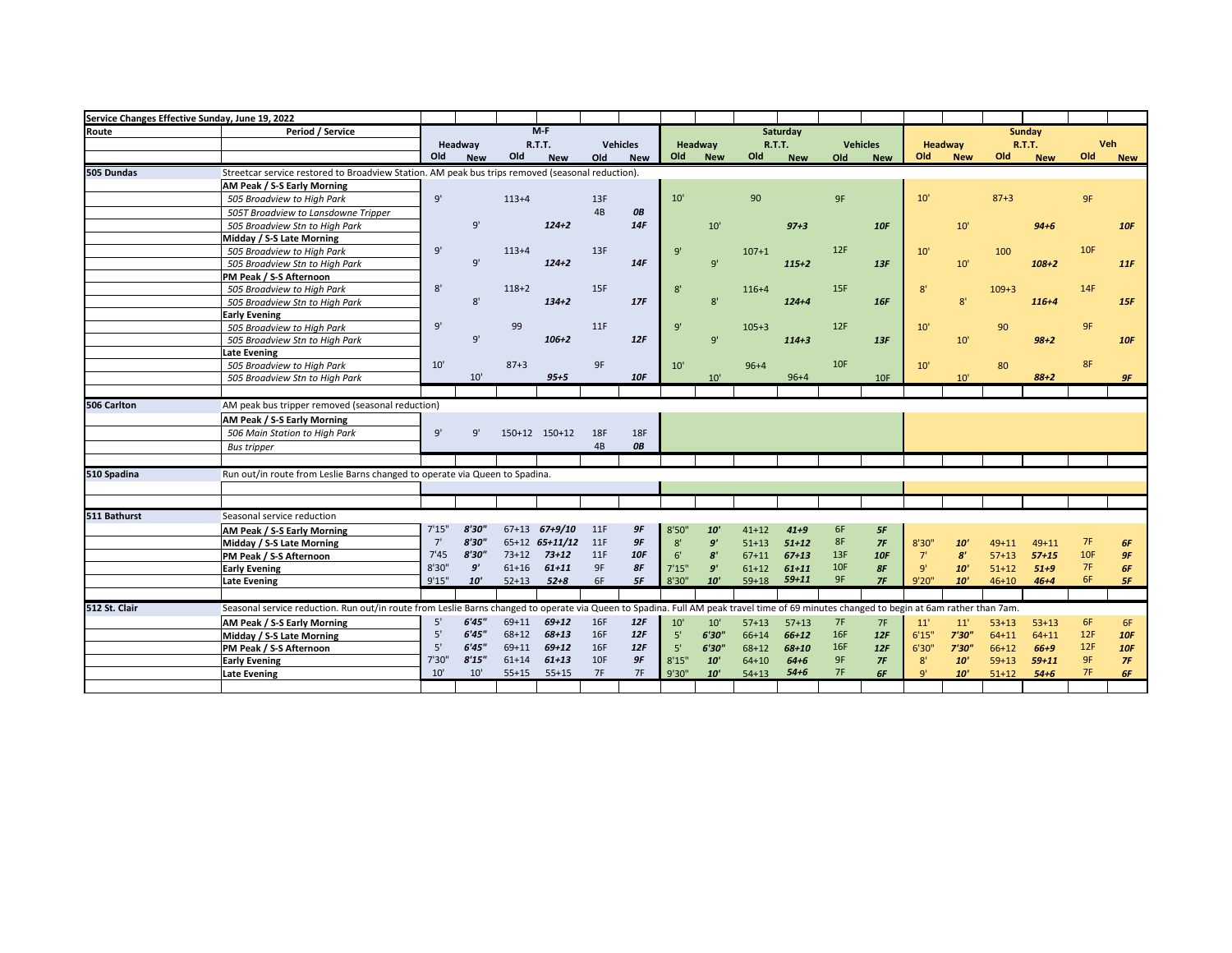| Service Changes Effective Sunday, June 19, 2022 |                                                                                                                                                                                              |        |            |            |                    |     |                            |        |            |                  |                 |            |                 |        |                |            |                |            |            |
|-------------------------------------------------|----------------------------------------------------------------------------------------------------------------------------------------------------------------------------------------------|--------|------------|------------|--------------------|-----|----------------------------|--------|------------|------------------|-----------------|------------|-----------------|--------|----------------|------------|----------------|------------|------------|
| Route                                           | <b>Period / Service</b>                                                                                                                                                                      |        |            |            | $M-F$              |     |                            |        |            |                  | Saturday        |            |                 |        |                |            | Sunday         |            |            |
|                                                 |                                                                                                                                                                                              |        | Headway    |            | <b>R.T.T.</b>      |     | <b>Vehicles</b>            |        | Headway    |                  | <b>R.T.T.</b>   |            | <b>Vehicles</b> |        | <b>Headway</b> |            | <b>R.T.T.</b>  |            | Veh        |
|                                                 |                                                                                                                                                                                              | Old    | <b>New</b> | Old        | <b>New</b>         | Old | <b>New</b>                 | Old    | <b>New</b> | Old              | <b>New</b>      | Old        | <b>New</b>      | Old    | <b>New</b>     | Old        | <b>New</b>     | Old        | <b>New</b> |
|                                                 |                                                                                                                                                                                              |        |            |            |                    |     | <b>Bus Service Changes</b> |        |            |                  |                 |            |                 |        |                |            |                |            |            |
|                                                 |                                                                                                                                                                                              |        |            |            |                    |     |                            |        |            |                  |                 |            |                 |        |                |            |                |            |            |
| 21C Brimley to STC                              | Service reallocation                                                                                                                                                                         |        |            |            |                    |     |                            |        |            |                  |                 |            |                 |        |                |            |                |            |            |
|                                                 | AM Peak / S-S Early Morning                                                                                                                                                                  |        |            |            |                    |     |                            |        |            |                  |                 |            |                 |        |                |            |                |            |            |
|                                                 | Midday / S-S Late Morning                                                                                                                                                                    |        |            |            |                    |     |                            |        |            |                  |                 |            |                 | 22'    | 30'            | $80 + 8$   | $80 + 10$      | 4B         | 3B         |
|                                                 | PM Peak / S-S Afternoon                                                                                                                                                                      |        |            |            |                    |     |                            |        |            |                  |                 |            |                 | 22'    | 22'            | $80 + 8$   | $80 + 8$       | 4B         | 4B         |
|                                                 | <b>Early Evening</b>                                                                                                                                                                         |        |            |            |                    |     |                            |        |            |                  |                 |            |                 | 30'    | 22'            | $80 + 10$  | $80 + 8$       | 3B         | 4B         |
|                                                 | <b>Late Evening</b>                                                                                                                                                                          |        |            |            |                    |     |                            |        |            |                  |                 |            |                 | 30'    | 30'            | $80 + 10$  | $80 + 10$      | 3B         | 3B         |
|                                                 |                                                                                                                                                                                              |        |            |            |                    |     |                            |        |            |                  |                 |            |                 |        |                |            |                |            |            |
| 23 Dawes                                        | Two AM peak trippers interlined with 506 Carlton removed (seasonal).                                                                                                                         |        |            |            |                    |     |                            |        |            |                  |                 |            |                 |        |                |            |                |            |            |
|                                                 |                                                                                                                                                                                              |        |            |            |                    |     |                            |        |            |                  |                 |            |                 |        |                |            |                |            |            |
|                                                 |                                                                                                                                                                                              |        |            |            |                    |     |                            |        |            |                  |                 |            |                 |        |                |            |                |            |            |
| 24 Victoria Park                                | Two AM peak trippers interlined with 506 Carlton removed (seasonal).                                                                                                                         |        |            |            |                    |     |                            |        |            |                  |                 |            |                 |        |                |            |                |            |            |
|                                                 |                                                                                                                                                                                              |        |            |            |                    |     |                            |        |            |                  |                 |            |                 |        |                |            |                |            |            |
|                                                 |                                                                                                                                                                                              |        |            |            |                    |     |                            |        |            |                  |                 |            |                 |        |                |            |                |            |            |
| 29 Dufferin                                     | Route changed due to frequent closures of CNE grounds for events. All buses loop via King, Strachan and East Liberty. Running times reduced and service improved with no change in vehicles. |        |            |            |                    |     |                            |        |            |                  |                 |            |                 |        |                |            |                |            |            |
|                                                 | AM Peak / S-S Early Morning                                                                                                                                                                  | 7'15'' | 6'30"      |            | $113+10$ $104+6/7$ | 17A | 17A                        | 9'30"  | 8'30"      | $102+12$         | $93 + 9$        | 12A        | 12A             | 10'    | 9'15''         | $91 + 9$   | $85+7/8$       | <b>10A</b> | <b>10A</b> |
|                                                 | Midday / S-S Late Morning                                                                                                                                                                    | 7'     | 6'15''     |            | 120+13 110+8/9     | 19A | 19A                        | 7'30"  | 6'45''     |                  | 128+7 115+6/7   | <b>18A</b> | <b>18A</b>      | 7'45'' | $Z^{\prime}$   | $114 + 10$ | $103 + 9$      | <b>16A</b> | <b>16A</b> |
|                                                 | PM Peak / S-S Afternoon                                                                                                                                                                      | 8'     | 7'15''     |            | 141+11 128+9/10    | 19A | 19A                        | 4'45'' | 4'15''     | $127+11$ $116+7$ |                 | 29A        | 29A             | 5'45'' | 5'15''         |            | 118+9 106+9/10 | 22A        | 22A        |
|                                                 | <b>Early Evening</b>                                                                                                                                                                         | 7'45'' | 7'15''     |            | 109+15 102+14      | 16A | 16A                        | 8'30"  | 8'15'      |                  | 109+10 106+9/10 | <b>14A</b> | 14A             | 10'    | 9'45''         | $102 + 8$  | $100+7/8$      | <b>11A</b> | <b>11A</b> |
|                                                 | Late Evening                                                                                                                                                                                 | 9'30"  | 9'         |            | $92+13$ 87+12      | 11A | 11A                        | 10'    | 10'        |                  | $103+7$ $101+9$ | <b>11A</b> | <b>11A</b>      | 10'    | 10'            | $82 + 8$   | $83 + 7$       | <b>9A</b>  | <b>9A</b>  |
|                                                 |                                                                                                                                                                                              |        |            |            |                    |     |                            |        |            |                  |                 |            |                 |        |                |            |                |            |            |
| 929 Dufferin Express                            | Route changed due to frequent closures of CNE grounds for events. All buses loop at Dufferin Loop. Running times reduced and service improved with no change in vehicles.                    |        |            |            |                    |     |                            |        |            |                  |                 |            |                 |        |                |            |                |            |            |
|                                                 | AM Peak / S-S Early Morning                                                                                                                                                                  |        |            |            |                    |     |                            |        |            |                  |                 |            |                 |        |                |            |                |            |            |
|                                                 | 929 Wilson Stn to Princes' Gates                                                                                                                                                             | 8'30'' |            | $99+12$    |                    | 13A |                            |        |            |                  |                 |            |                 |        |                |            |                |            |            |
|                                                 | 929 Wilson Stn to Dufferin Loop                                                                                                                                                              |        | 7'         |            | $86 + 5$           |     | 13A                        |        |            |                  |                 |            |                 |        |                |            |                |            |            |
|                                                 | Midday / S-S Late Morning                                                                                                                                                                    |        |            |            |                    |     |                            |        |            |                  |                 |            |                 |        |                |            |                |            |            |
|                                                 | 929 Wilson Stn to Princes' Gates                                                                                                                                                             | 9'30"  |            | $109 + 15$ |                    | 13A |                            | 9'30"  |            | $117+7$          |                 | 13A        |                 | 10'    |                | $103 + 7$  |                | <b>11A</b> |            |
|                                                 | 929 Wilson Stn to Dufferin Loop                                                                                                                                                              |        | 8'         |            | $96 + 8$           |     | 13A                        |        | 8'30"      |                  | $104 + 6/7$     |            | 13A             |        | q'             |            | $90 + 9$       |            | <b>11A</b> |
|                                                 | PM Peak / S-S Afternoon                                                                                                                                                                      |        |            |            |                    |     |                            |        |            |                  |                 |            |                 |        |                |            |                |            |            |
|                                                 | 929 Wilson Stn to Princes' Gates                                                                                                                                                             | 9'30"  |            | $129 + 14$ |                    | 15A |                            | 8'     |            | $117+11$         |                 | <b>16A</b> |                 | 10'    |                | $106 + 14$ |                | 12A        |            |
|                                                 | 929 Wilson Stn to Dufferin Loop                                                                                                                                                              |        | 8'30"      |            | $116+11/12$        |     | 15A                        |        | 7'         |                  | $102 + 10$      |            | 16A             |        | 8'30''         |            | $92 + 10$      |            | 12A        |
|                                                 | <b>Early Evening</b>                                                                                                                                                                         |        |            |            |                    |     |                            |        |            |                  |                 |            |                 |        |                |            |                |            |            |
|                                                 | 929 Wilson Stn to Princes' Gates                                                                                                                                                             | 9'15"  |            | $99+12$    |                    | 12A |                            |        |            |                  |                 |            |                 |        |                |            |                |            |            |
|                                                 | 929 Wilson Stn to Dufferin Loop                                                                                                                                                              |        | 8'         |            | $86 + 10$          |     | 12A                        |        |            |                  |                 |            |                 |        |                |            |                |            |            |
|                                                 |                                                                                                                                                                                              |        |            |            |                    |     |                            |        |            |                  |                 |            |                 |        |                |            |                |            |            |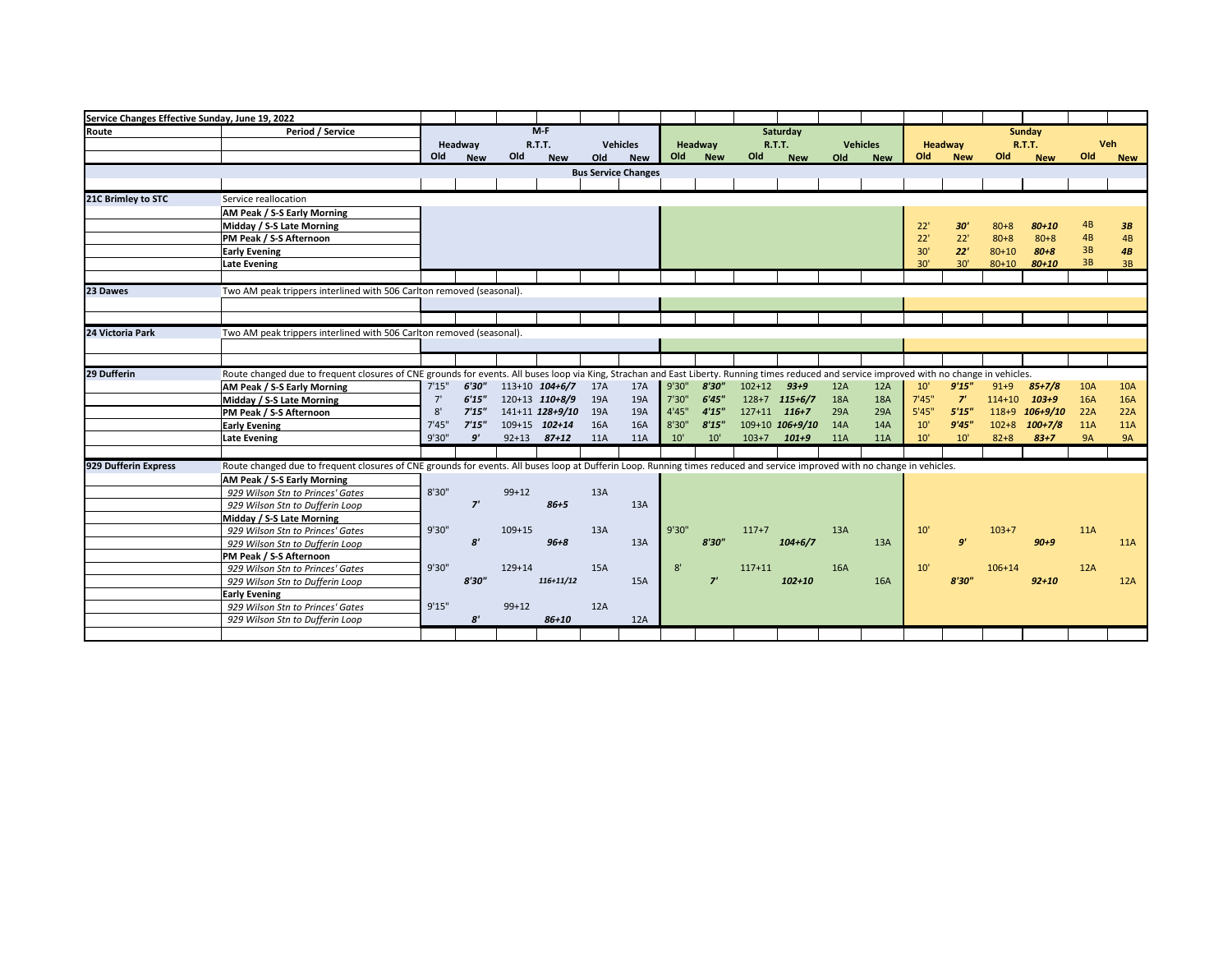| Service Changes Effective Sunday, June 19, 2022 |                                                                                                                        |        |            |            |                  |           |                 |        |            |           |               |      |                 |     |            |            |            |                |            |
|-------------------------------------------------|------------------------------------------------------------------------------------------------------------------------|--------|------------|------------|------------------|-----------|-----------------|--------|------------|-----------|---------------|------|-----------------|-----|------------|------------|------------|----------------|------------|
| Route                                           | Period / Service                                                                                                       |        |            |            | $M-F$            |           |                 |        |            |           | Saturday      |      |                 |     |            |            | Sunday     |                |            |
|                                                 |                                                                                                                        |        | Headway    |            | R.T.T.           |           | <b>Vehicles</b> |        | Headway    |           | <b>R.T.T.</b> |      | <b>Vehicles</b> |     | Headway    |            | R.T.T.     |                | <b>Veh</b> |
|                                                 |                                                                                                                        | Old    | <b>New</b> | Old        | <b>New</b>       | Old       | <b>New</b>      | Old    | <b>New</b> | Old       | <b>New</b>    | Old  | <b>New</b>      | Old | <b>New</b> | Old        | <b>New</b> | Old            | <b>New</b> |
| 30 High Park                                    | Service interlined between 30 and 189 routes. New 30B seasonal service from High Park Station to Colborne Lodge added. |        |            |            |                  |           |                 |        |            |           |               |      |                 |     |            |            |            |                |            |
| 189 Stockyards                                  | AM Peak / S-S Early Morning                                                                                            |        |            |            |                  |           |                 |        |            |           |               |      |                 |     |            |            |            |                |            |
|                                                 | 30A Runnymede to High Park Stn                                                                                         | 24'    | 24'        | $16 + 8$   | $14 + 10$        | 1B        | 3B              | 21'    | 28'        | $15 + 6$  | $15+3/4$      | 1B   | 2B              |     |            |            |            |                |            |
|                                                 | 189 High Park Stn to Scarlett Rd via Keele                                                                             | 25'    | 24'        | $45 + 5$   | $43 + 5$         | 2B        |                 | 30'    | 28'        | $29 + 1$  | $29 + 8/9$    | 1B   |                 |     |            |            |            |                |            |
|                                                 | 30B High Park Stn to High Park                                                                                         |        |            |            |                  |           |                 |        |            |           |               |      |                 |     |            |            |            |                |            |
|                                                 | Midday / S-S Late Morning                                                                                              |        |            |            |                  |           |                 |        |            |           |               |      |                 |     |            |            |            |                |            |
|                                                 | 30A Runnymede to Hiah Park Stn                                                                                         | 24'    | 25'        | $16 + 8$   | $16 + 9$         | 1B        | 3B              | 23'    | 23'        | $15+8$    | $15+8$        | 1B   | 3B              | 23' | 21'        | $15 + 8$   | $15 + 6$   | 1B             | 3B         |
|                                                 | 189 High Park Stn to Scarlett Rd via Keele                                                                             | 22'    | 25'        | 44         | $43 + 7$         | 2B        |                 | 20'    | 23'        | $33+7$    | $38 + 8$      | 2B   |                 | 20' | 21'        | $33+7$     | $32 + 10$  | 2B             |            |
|                                                 | 30B High Park Stn to High Park                                                                                         |        |            |            |                  |           |                 |        | 20'        |           | $17 + 3$      |      | 1B              |     | 20'        |            | $17 + 3$   |                | 1B         |
|                                                 | PM Peak / S-S Afternoon                                                                                                |        |            |            |                  |           |                 |        |            |           |               |      |                 |     |            |            |            |                |            |
|                                                 | 30A Runnymede to High Park Stn                                                                                         | 25'    | 28'        | $18 + 7$   | $18 + 10$        | 1B        | 3B              | 25'    | 27'        | $19+6$    | $19 + 8$      | 1B   | 3B              | 23' | 26'        | $17 + 8$   | $17 + 9$   | 1B             | 3B         |
|                                                 | 189 High Park Stn to Scarlett Rd via Keele                                                                             | 20'    | 28'        | 40         | $50 + 6$         | 2B        |                 | 25'    | 27'        | $46 + 4$  | $48 + 6$      | 2B   |                 | 25' | 26'        | $46 + 4$   | $45 + 7$   | 2B             |            |
|                                                 | 30B High Park Stn to High Park                                                                                         |        |            |            |                  |           |                 |        | 20'        |           | $17 + 3$      |      | 1B              |     | 20'        |            | $17 + 3$   |                | 1B         |
|                                                 | <b>Early Evening</b>                                                                                                   |        |            |            |                  |           |                 |        |            |           |               |      |                 |     |            |            |            |                |            |
|                                                 | 30A Runnymede to High Park Stn                                                                                         | 23'    | 30'        | $16+7$     | $16 + 4$         | 1B        | 2B              | 23'    | 22'<br>22' | $16+7$    | $16 + 6$      | 1B   | 3B              | 23' | 22'        | $16 + 7$   | $16 + 6$   | 1B             | 3B         |
|                                                 | 189 High Park Stn to Scarlett Rd via Keele                                                                             | 30'    | 30'        | 30         | $35 + 5$         | 1B        |                 | 22'    |            | $39 + 5$  | $36 + 4$      | 2B   |                 | 22' | 22'        | $39 + 5$   | $36 + 8$   | 2B             |            |
|                                                 | <b>Late Evening</b>                                                                                                    |        |            |            |                  |           |                 |        |            |           |               |      |                 |     |            |            |            |                |            |
|                                                 | 30A Runnymede to High Park Stn                                                                                         | 18'    | 27'        | $15 + 3$   | $15 + 3$         | 1B        | 2B              | 18'    | 28'        | $15+3$    | $15 + 3$      | 1B   | 2B              | 18' | 26'        | $14 + 4$   | $14 + 3/4$ | 1B             | 2B         |
|                                                 | 189 High Park Stn to Scarlett Rd via Keele                                                                             | 30'    | 27'        | 30         | $30 + 6$         | 1B        |                 | 30'    | 28'        | $29 + 1$  | $31 + 7$      | 1B   |                 | 30' | 26'        | $29+1$     | $27 + 7/8$ | 1B             |            |
| 39 Finch East                                   |                                                                                                                        |        |            |            |                  |           |                 |        |            |           |               |      |                 |     |            |            |            |                |            |
|                                                 | Seasonal service reduction and reliability changes                                                                     |        |            |            |                  |           |                 |        |            |           |               |      |                 |     |            |            |            |                |            |
|                                                 | AM Peak / S-S Early Morning                                                                                            |        |            |            |                  |           |                 |        |            |           |               |      |                 |     |            |            |            |                |            |
|                                                 | 39A to Neilson                                                                                                         | 5'     | 5'30"      | $96 + 14$  | $98 + 12$        | 22B       | 20B             | 14'    | 15'30'     | $77+7$    | $78 + 7/8$    | 6B   | 5.5B            | 17' | 18'        | $79 + 6$   | $83 + 7$   | <b>5B</b>      | <b>5B</b>  |
|                                                 | 39B to Old Finch & Morningview                                                                                         | 15'    | 16'30"     |            | 110+15 111+15/16 | 1B        | 1B              | 14'    | 15'30"     | $86 + 12$ | $82 + 12/13$  | 7B   | 6.5B            | 17' | 18'        | $94 + 8$   | $93 + 15$  | 6B             | 6B         |
|                                                 | 39C to Victoria Pk & Gordon                                                                                            | 15'    | 16'30"     | $54 + 6$   | $55 + 11$        | 4B        | 4B              |        |            |           |               |      |                 |     |            |            |            |                |            |
|                                                 | Midday / S-S Late Morning                                                                                              |        |            |            |                  |           |                 |        |            |           |               |      |                 |     |            |            |            |                |            |
|                                                 | 39A to Neilson                                                                                                         | 16'    | 18'        | 86+10      | $93 + 6$         | 6B        | 5.5B            | 14'    | 16'        | $86 + 5$  | $87 + 9$      | 6.5B | 6B              | 17' | 18'        | $84 + 10$  | $83 + 7$   | 5.5B           | <b>5B</b>  |
|                                                 | 39B to Old Finch & Morningview                                                                                         | 16'    | 18'        | $99+13$    | $104 + 13$       | 7B        | 6.5B            | 14'    | 16'        | $97 + 8$  | $97 + 15$     | 7.5B | 7B              | 17' | 18'        | $101 + 10$ | $93 + 15$  | 6.5B           | 6B         |
|                                                 | PM Peak / S-S Afternoon                                                                                                |        |            |            |                  |           |                 |        |            |           |               |      |                 |     |            |            |            |                |            |
|                                                 | 39A to Neilson                                                                                                         | 14'30" | 16'        | $95+7$     | $107 + 13$       | 7B        | 7.5B            | 14'30' | 18'        | $87 + 7$  | $98 + 10$     | 6.5B | 6B              | 15' | 18'        | $85 + 5$   | $90+9$     | 6 <sub>B</sub> | 5.5B       |
|                                                 | 39B to Old Finch & Morningview                                                                                         | 14'30" | 16'        | $109 + 22$ | $119 + 9$        | <b>9B</b> | 8B              | 14'30" | 18'        | $99 + 10$ | $109 + 17$    | 7.5B | 7B              | 15' | 18'        | $102 + 3$  | $100+17$   | 7B             | 6.5B       |
|                                                 | 39C to Victoria Pk & Gordon                                                                                            | 14'30" | 16'        | $58 + 15$  | $64 + 8$         | 5B        | 4.5B            |        |            |           |               |      |                 |     |            |            |            |                |            |
|                                                 | <b>Early Evening</b>                                                                                                   |        |            |            |                  |           |                 |        |            |           |               |      |                 |     |            |            |            |                |            |
|                                                 | 39A to Neilson                                                                                                         | 16'30" | 19'30'     | $76+7$     | $82 + 15/16$     | 5B        | 5B              | 14'    | 18'        | $79 + 5$  | $83 + 7$      | 6B   | 5B              | 20' | 20'        | $77+3$     | $94 + 16$  | 4B             | 5.5B       |
|                                                 | 39B to Old Finch & Morningview                                                                                         | 16'30" | 19'30"     | $87 + 12$  | $92 + 5/6$       | 6B        | <b>5B</b>       | 14'    | 18'        | $88 + 10$ | $93 + 15$     | 7B   | 6B              | 20' | 20'        | $86 + 14$  | $104 + 6$  | <b>5B</b>      | 5.5B       |
|                                                 | <b>Late Evening</b>                                                                                                    |        |            |            |                  |           |                 |        |            |           |               |      |                 |     |            |            |            |                |            |
|                                                 | 39A to Neilson                                                                                                         | 20'    | 20'        | $67 + 13$  | $75 + 15$        | 4B        | 4.5B            | 20'    | 20'        | 66+14     | $76 + 14$     | 4B   | 4.5B            | 20' | 19'30"     | $66 + 14$  | $75+5$     | 4B             | 4B         |
|                                                 | 39B to Old Finch & Morningview                                                                                         | 20'    | 20'        | $75 + 5$   | $85 + 5$         | 4B        | 4.5B            | 20'    | 20'        | $74 + 6$  | $86 + 4$      | 4B   | 4.5B            | 20' | 19'30"     | $74 + 6$   | $85+12/13$ | 4B             | 5B         |
|                                                 |                                                                                                                        |        |            |            |                  |           |                 |        |            |           |               |      |                 |     |            |            |            |                |            |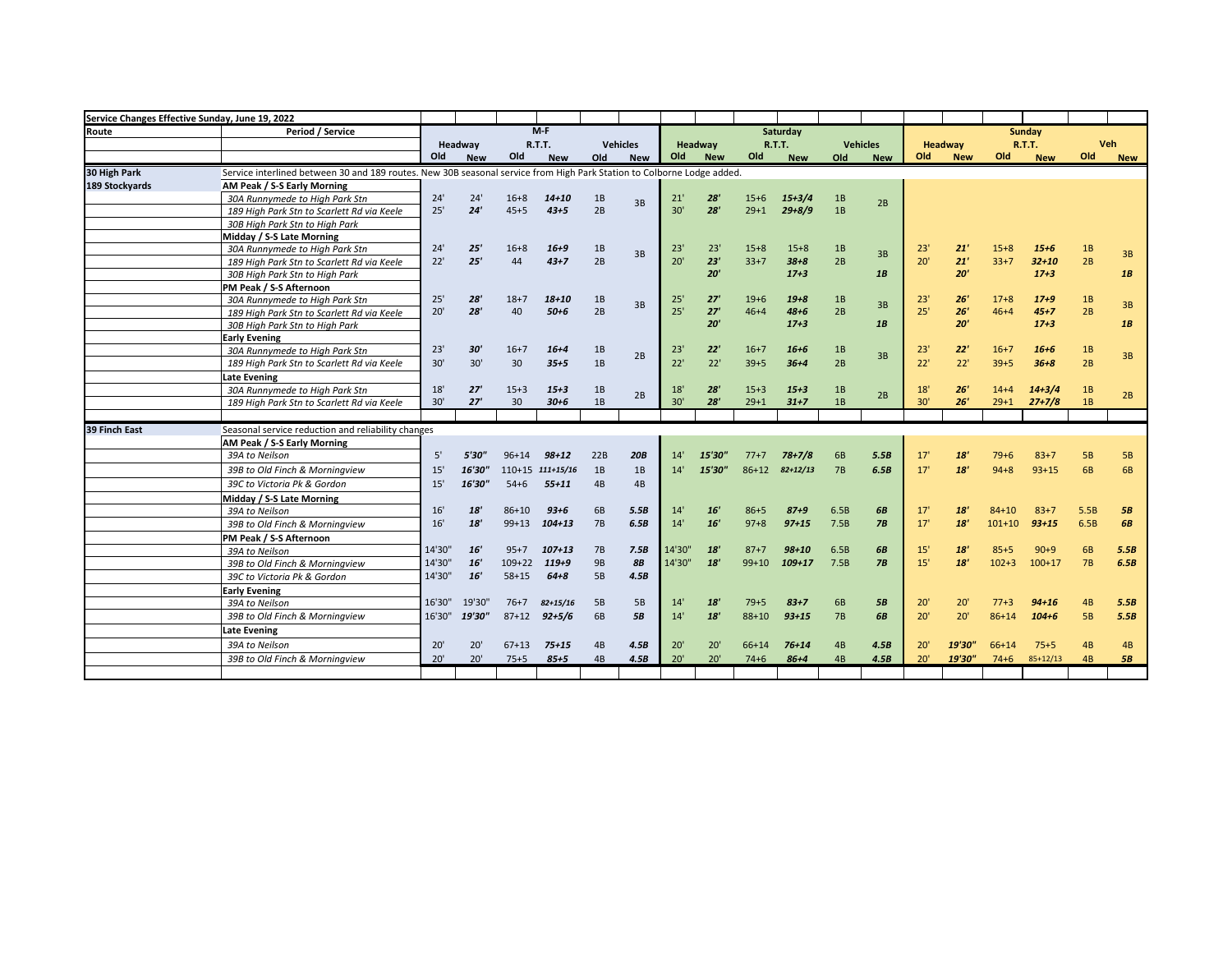| Service Changes Effective Sunday, June 19, 2022 |                                                                                                                                                                                                        |        |                       |           |                     |           |                 |     |            |           |                      |           |                 |     |            |          |               |            |              |
|-------------------------------------------------|--------------------------------------------------------------------------------------------------------------------------------------------------------------------------------------------------------|--------|-----------------------|-----------|---------------------|-----------|-----------------|-----|------------|-----------|----------------------|-----------|-----------------|-----|------------|----------|---------------|------------|--------------|
| Route                                           | Period / Service                                                                                                                                                                                       |        |                       |           | $M-F$               |           |                 |     |            |           | Saturday             |           |                 |     |            |          | Sunday        |            |              |
|                                                 |                                                                                                                                                                                                        |        | Headway               |           | R.T.T.              |           | <b>Vehicles</b> |     | Headway    |           | R.T.T.               |           | <b>Vehicles</b> |     | Headway    |          | <b>R.T.T.</b> | <b>Veh</b> |              |
|                                                 |                                                                                                                                                                                                        | Old    | <b>New</b>            | Old       | <b>New</b>          | Old       | <b>New</b>      | Old | <b>New</b> | Old       | <b>New</b>           | Old       | <b>New</b>      | Old | <b>New</b> | Old      | <b>New</b>    | Old        | <b>New</b>   |
| 939 Finch East Express                          | Seasonal service reduction and reliability changes                                                                                                                                                     |        |                       |           |                     |           |                 |     |            |           |                      |           |                 |     |            |          |               |            |              |
|                                                 | AM Peak / S-S Early Morning                                                                                                                                                                            |        |                       |           |                     |           |                 |     |            |           |                      |           |                 |     |            |          |               |            |              |
|                                                 | 939B Finch W Stn to STC                                                                                                                                                                                | 7'30"  | $\mathbf{s}'$         |           | 130+13 127+17       | 19B       | 18B             |     |            |           |                      |           |                 |     |            |          |               |            |              |
|                                                 | 939C Finch Stn to Morningside Hts                                                                                                                                                                      | 7'30"  | $\mathbf{8}^{\prime}$ |           | $100+13$ $101+11$   | 15B       | 14B             |     |            |           |                      |           |                 |     |            |          |               |            |              |
|                                                 | Midday / S-S Late Morning                                                                                                                                                                              |        |                       |           |                     |           |                 |     |            |           |                      |           |                 |     |            |          |               |            |              |
|                                                 | 939A Finch Stn to STC                                                                                                                                                                                  |        |                       |           |                     |           |                 | 14' | 15'        | $82 + 2$  | $82 + 0/1$           | 6B        | 5.5B            |     |            |          |               |            |              |
|                                                 | 939B Finch W Stn to STC                                                                                                                                                                                | 8'30"  | 9'30"                 |           | 113+5 119+14        | 15B       | 14B             | 14' | 15'        | $118 + 8$ | $118+9/10$           | <b>9B</b> | 8.5B            |     |            |          |               |            |              |
|                                                 | PM Peak / S-S Afternoon                                                                                                                                                                                |        |                       |           |                     |           |                 |     |            |           |                      |           |                 |     |            |          |               |            |              |
|                                                 | 939A Finch Stn to STC                                                                                                                                                                                  |        |                       |           |                     |           |                 | 12' | 13'        | $84 + 6$  | $84 + 7$             | 7.5B      | 7B              |     |            |          |               |            |              |
|                                                 | 939B Finch W Stn to STC                                                                                                                                                                                | 12'    | 13'30"                |           | 140+16 141+21       | 13B       | 12B             | 12' | 13'        | $121 + 5$ | $121 + 9$            | 10.5B     | 10B             |     |            |          |               |            |              |
|                                                 | 939C Finch Stn to Morningside Hts                                                                                                                                                                      | 12'    | 13'30"                |           | 104+16 110+11/12    | 10B       | <b>9B</b>       |     |            |           |                      |           |                 |     |            |          |               |            |              |
|                                                 | <b>Early Evening</b>                                                                                                                                                                                   |        |                       |           |                     |           |                 |     |            |           |                      |           |                 |     |            |          |               |            |              |
|                                                 | 939A Finch Stn to STC                                                                                                                                                                                  | 12'    | 13'30"                |           | 73+11 78+16/17      | 7B        | <b>7B</b>       |     |            |           |                      |           |                 |     |            |          |               |            |              |
|                                                 | 939B Finch W Stn to STC                                                                                                                                                                                | 12'    | 13'30"                |           | 108+12 111+10/11    | 10B       | <b>9B</b>       |     |            |           |                      |           |                 |     |            |          |               |            |              |
|                                                 | <b>Late Evening</b>                                                                                                                                                                                    |        |                       |           |                     |           |                 |     |            |           |                      |           |                 |     |            |          |               |            |              |
|                                                 | 939A Finch Stn to STC                                                                                                                                                                                  | 9'15"  | 9'30"                 | $6 + 6$   | $65 + 11$           | <b>8B</b> | <b>8B</b>       |     |            |           |                      |           |                 |     |            |          |               |            |              |
|                                                 |                                                                                                                                                                                                        |        |                       |           |                     |           |                 |     |            |           |                      |           |                 |     |            |          |               |            |              |
| 44/944 Kipling South                            | Diversion from July 11 to August 1 due to track work at Lake Shore. SB via Birmingham, 22nd and Lak Shore. NB via Lake Shore, 15th and Birmingham.                                                     |        |                       |           |                     |           |                 |     |            |           |                      |           |                 |     |            |          |               |            |              |
|                                                 |                                                                                                                                                                                                        |        |                       |           |                     |           |                 |     |            |           |                      |           |                 |     |            |          |               |            |              |
|                                                 |                                                                                                                                                                                                        |        |                       |           |                     |           |                 |     |            |           |                      |           |                 |     |            |          |               |            |              |
| 363 Ossington                                   | Eglinton West Station Loop reopened for overnight service. 363B trips to Glenholme replaced with 363 trips to Eglinton West Station.                                                                   |        |                       |           |                     |           |                 |     |            |           |                      |           |                 |     |            |          |               |            |              |
|                                                 |                                                                                                                                                                                                        |        |                       |           |                     |           |                 |     |            |           |                      |           |                 |     |            |          |               |            |              |
|                                                 |                                                                                                                                                                                                        |        |                       |           |                     |           |                 |     |            |           |                      |           |                 |     |            |          |               |            |              |
| 67 Pharmacy                                     | AM peak tripper interlined with 506 Carlton removed.                                                                                                                                                   |        |                       |           |                     |           |                 |     |            |           |                      |           |                 |     |            |          |               |            |              |
|                                                 |                                                                                                                                                                                                        |        |                       |           |                     |           |                 |     |            |           |                      |           |                 |     |            |          |               |            |              |
|                                                 |                                                                                                                                                                                                        |        |                       |           |                     |           |                 |     |            |           |                      |           |                 |     |            |          |               |            |              |
| 72 Pape                                         |                                                                                                                                                                                                        |        |                       |           |                     |           |                 |     |            |           |                      |           |                 |     |            |          |               |            |              |
|                                                 | Service reliability changes.                                                                                                                                                                           |        |                       |           |                     |           |                 |     |            |           |                      |           |                 |     |            |          |               |            |              |
|                                                 | AM Peak / S-S Early Morning                                                                                                                                                                            |        |                       |           |                     |           |                 |     | 16'        |           |                      | 1.5B      |                 |     |            |          |               | 1B         |              |
|                                                 | 72A to Eastern                                                                                                                                                                                         | 19'    | 19'                   | $64 + 12$ |                     |           | 4B              | 18' | 16'        | $25+2$    | $17 + 7$<br>$47 + 9$ | 3.5B      | 1.5B            | 24' | 24'        | 24       | $18 + 6$      |            | 1B           |
|                                                 | 72B to Union Stn                                                                                                                                                                                       | 8'45"  | 8'45''                | $35 + 9$  | 66+10<br>$35 + 8/9$ | 4B<br>5B  | 5B              | 18' |            | $62 + 1$  |                      |           | 3.5B            |     |            |          |               |            |              |
|                                                 | 72C to Commissioners                                                                                                                                                                                   |        |                       |           |                     |           |                 |     |            |           |                      |           |                 |     |            |          |               |            |              |
|                                                 | Midday / S-S Late Morning                                                                                                                                                                              | 19'    | 22'                   | $22+7$    | $24 + 9$            | 1.5B      | 1.5B            | 18' | 20'        | $25+2$    | $21 + 9$             | 1.5B      | 1.5B            | 18' | 18'        | $25+2$   | $18 + 9$      | 1.5B       |              |
|                                                 | 72A to Eastern<br>72B to Union Stn                                                                                                                                                                     | 19'    | 22'                   | $57 + 10$ | $70 + 7$            | 3.5B      | 3.5B            | 18' | 20'        | $62 + 1$  | $54 + 16$            | 3.5B      | 3.5B            | 18' | 18'        | $62 + 1$ | $51 + 12$     | 3.5B       | 1.5B<br>3.5B |
|                                                 | PM Peak / S-S Afternoon                                                                                                                                                                                |        |                       |           |                     |           |                 |     |            |           |                      |           |                 |     |            |          |               |            |              |
|                                                 | 72A to Eastern                                                                                                                                                                                         |        |                       |           |                     |           |                 |     |            |           |                      |           |                 |     |            |          |               |            |              |
|                                                 | 72B to Union Stn                                                                                                                                                                                       | 21'15" | 23'                   | $70 + 15$ | $80 + 12$           | 4B        | 4B              | 18' | 20'        | 27        | $26 + 4$             | 1.5B      | 1.5B            | 18' | 20'        | 27       | $24 + 6$      | 1.5B       | 1.5B         |
|                                                 | 72C to Commissioners                                                                                                                                                                                   | 9'42"  | 9'30"                 | $39 + 10$ | $39 + 8/9$          | 5B        | 5B              | 18' | 20'        | $62 + 1$  | $64 + 6$             | 3.5B      | 3.5B            | 18' | 20'        | $62 + 1$ | $57 + 13$     | 3.5B       | 3.5B         |
|                                                 | <b>Early Evening</b>                                                                                                                                                                                   |        |                       |           |                     |           |                 |     |            |           |                      |           |                 |     |            |          |               |            |              |
|                                                 | 72A to Eastern                                                                                                                                                                                         | 18'    | 20'                   | $20+7$    | $18 + 12$           | 1.5B      | 1.5B            | 18' | 20'        | $25+2$    | $20 + 10$            | 1.5B      | 1.5B            | 18' | 18'        | $25+2$   | $18 + 9$      | 1.5B       | 1.5B         |
|                                                 | 72B to Union Stn                                                                                                                                                                                       | 18'    | 20'                   | $53+10$   | $60 + 10$           | 3.5B      | 3.5B            | 18' | 20'        | $62 + 1$  | $56 + 14$            | 3.5B      | 3.5B            | 18' | 18'        | $62 + 1$ | $52 + 11$     | 3.5B       | 3.5B         |
|                                                 | <b>Late Evening</b>                                                                                                                                                                                    |        |                       |           |                     |           |                 |     |            |           |                      |           |                 |     |            |          |               |            |              |
|                                                 | 72A to Eastern                                                                                                                                                                                         | 18'    | 18'                   | $18 + 9$  | $18 + 9$            | 1.5B      | 1.5B            | 18' | 18'        | $25+2$    | $17 + 10$            | 1.5B      | 1.5B            | 18' | 18'        | $25+2$   | $18 + 9$      | 1.5B       | 1.5B         |
|                                                 | 72B to Union Stn                                                                                                                                                                                       | 18'    | 18'                   | $50 + 13$ | $50 + 13$           | 3.5B      | 3.5B            | 18' | 18'        | $62 + 1$  | $53 + 10$            | 3.5B      | 3.5B            | 18' | 18'        | $62 + 1$ | $49 + 14$     | 3.5B       | 3.5B         |
|                                                 |                                                                                                                                                                                                        |        |                       |           |                     |           |                 |     |            |           |                      |           |                 |     |            |          |               |            |              |
| 86 Scarborough                                  | A trip will be added EB from Kennedy Station at 2:13 pm to fill a gap in the schedule at the transition from midday to PM peak service, and to serve a shift change on Kingston Rd. and Meadowvale Rd. |        |                       |           |                     |           |                 |     |            |           |                      |           |                 |     |            |          |               |            |              |
|                                                 |                                                                                                                                                                                                        |        |                       |           |                     |           |                 |     |            |           |                      |           |                 |     |            |          |               |            |              |
|                                                 |                                                                                                                                                                                                        |        |                       |           |                     |           |                 |     |            |           |                      |           |                 |     |            |          |               |            |              |
| 100 Flemingdon Park                             |                                                                                                                                                                                                        |        |                       |           |                     |           |                 |     |            |           |                      |           |                 |     |            |          |               |            |              |
|                                                 | The four trips interlined with 505 Dundas at the end of the AM peak will be removed (seasonal).                                                                                                        |        |                       |           |                     |           |                 |     |            |           |                      |           |                 |     |            |          |               |            |              |
|                                                 |                                                                                                                                                                                                        |        |                       |           |                     |           |                 |     |            |           |                      |           |                 |     |            |          |               |            |              |
|                                                 |                                                                                                                                                                                                        |        |                       |           |                     |           |                 |     |            |           |                      |           |                 |     |            |          |               |            |              |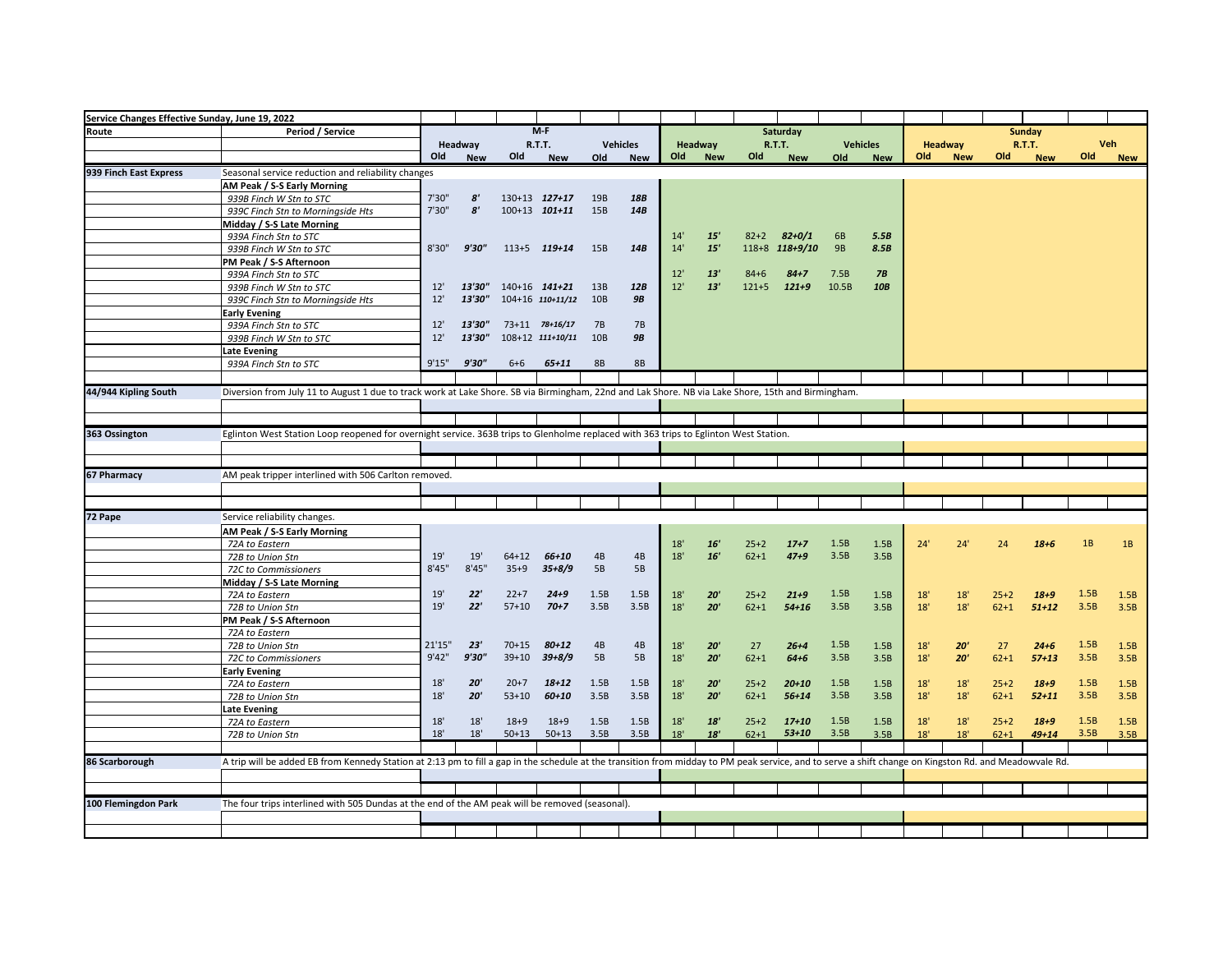| Service Changes Effective Sunday, June 19, 2022 |                                                                                                                                                                                                      |        |                   |           |               |                 |                   |        |            |           |               |     |                 |     |            |     |               |     |            |
|-------------------------------------------------|------------------------------------------------------------------------------------------------------------------------------------------------------------------------------------------------------|--------|-------------------|-----------|---------------|-----------------|-------------------|--------|------------|-----------|---------------|-----|-----------------|-----|------------|-----|---------------|-----|------------|
| Route                                           | Period / Service                                                                                                                                                                                     |        |                   |           | $M-F$         |                 |                   |        |            |           | Saturday      |     |                 |     |            |     | <b>Sunday</b> |     |            |
|                                                 |                                                                                                                                                                                                      |        | Headway           |           | <b>R.T.T.</b> |                 | <b>Vehicles</b>   |        | Headway    |           | <b>R.T.T.</b> |     | <b>Vehicles</b> |     | Headway    |     | <b>R.T.T.</b> | Veh |            |
|                                                 |                                                                                                                                                                                                      | Old    | <b>New</b>        | Old       | <b>New</b>    | Old             | <b>New</b>        | Old    | <b>New</b> | Old       | <b>New</b>    | Old | <b>New</b>      | Old | <b>New</b> | Old | <b>New</b>    | Old | <b>New</b> |
| 102 Markham Road                                | Service on 102A to Centennial College will be removed for the summer during periods when the 902 Express is also available. The 102A service will be restored in September.                          |        |                   |           |               |                 |                   |        |            |           |               |     |                 |     |            |     |               |     |            |
|                                                 | AM Peak / S-S Early Morning                                                                                                                                                                          |        |                   |           |               |                 |                   |        |            |           |               |     |                 |     |            |     |               |     |            |
|                                                 | 102A to Progress (Centennial College)                                                                                                                                                                | 23'    |                   | $78 + 14$ |               | 4B              | OB                |        |            |           |               |     |                 |     |            |     |               |     |            |
|                                                 | 102B to Steeles                                                                                                                                                                                      | 23'    | 23'               |           | 119+19 119+19 | 6B              | 6B                |        |            |           |               |     |                 |     |            |     |               |     |            |
|                                                 | 102D to Major Mackenzie                                                                                                                                                                              | 23'    | 23'               |           | 163+21 163+21 | <b>8B</b>       | <b>8B</b>         |        |            |           |               |     |                 |     |            |     |               |     |            |
|                                                 | Midday / S-S Late Morning                                                                                                                                                                            |        |                   |           |               |                 |                   |        |            |           |               |     |                 |     |            |     |               |     |            |
|                                                 | 102A to Progress (Centennial College)                                                                                                                                                                | 22'    |                   | $72 + 16$ |               | 4B              | <b>OB</b>         |        |            |           |               |     |                 |     |            |     |               |     |            |
|                                                 | 102B to Steeles                                                                                                                                                                                      | 12'    | 12'               |           | 106+14 106+14 | 10 <sub>B</sub> | 10B               |        |            |           |               |     |                 |     |            |     |               |     |            |
|                                                 | 102D to Major Mackenzie                                                                                                                                                                              | 36'    | 36'               |           | 160+34 160+34 | 2B              | 2B                |        |            |           |               |     |                 |     |            |     |               |     |            |
|                                                 | PM Peak / S-S Afternoon                                                                                                                                                                              |        |                   |           |               |                 |                   |        |            |           |               |     |                 |     |            |     |               |     |            |
|                                                 | 102A to Progress (Centennial College)                                                                                                                                                                | 22'    |                   | $78 + 10$ |               | 4B              | <b>OB</b>         |        |            |           |               |     |                 |     |            |     |               |     |            |
|                                                 | 102B to Steeles                                                                                                                                                                                      | 17'    | 17'               |           | 106+22 106+22 | 7.5B            | 7.5B              |        |            |           |               |     |                 |     |            |     |               |     |            |
|                                                 | 102D to Major Mackenzie                                                                                                                                                                              | 17'    | 17'               |           | 161+18 161+18 | 10.5B           | 10.5B             |        |            |           |               |     |                 |     |            |     |               |     |            |
|                                                 | <b>Early Evening</b>                                                                                                                                                                                 |        |                   |           |               |                 |                   |        |            |           |               |     |                 |     |            |     |               |     |            |
|                                                 | 102A to Progress (Centennial College)                                                                                                                                                                | 20'    | 20'               | $67 + 13$ | $67 + 13$     | 4B              | 4B                |        |            |           |               |     |                 |     |            |     |               |     |            |
|                                                 | 102B to Steeles                                                                                                                                                                                      | 11'    | 11'               | $98 + 12$ | $98 + 12$     | 10B             | 10B               |        |            |           |               |     |                 |     |            |     |               |     |            |
|                                                 | 102D to Major Mackenzie                                                                                                                                                                              | 33'    | 33'               |           | 147+29 147+29 | 2B              | 2B                |        |            |           |               |     |                 |     |            |     |               |     |            |
|                                                 | <b>Late Evening</b>                                                                                                                                                                                  |        |                   |           |               |                 |                   |        |            |           |               |     |                 |     |            |     |               |     |            |
|                                                 | 102A to Progress (Centennial College)                                                                                                                                                                | 22'    | 22'               | $57 + 9$  | $57 + 9$      | 3B              | 3B                |        |            |           |               |     |                 |     |            |     |               |     |            |
|                                                 | 102B to Steeles                                                                                                                                                                                      | 12'30" | 12'30"            | $83 + 17$ | $83 + 17$     | <b>8B</b>       | <b>8B</b>         |        |            |           |               |     |                 |     |            |     |               |     |            |
|                                                 |                                                                                                                                                                                                      |        |                   |           |               |                 |                   |        |            |           |               |     |                 |     |            |     |               |     |            |
| 118 Thistle Down                                | Service improvement                                                                                                                                                                                  |        |                   |           |               |                 |                   |        |            |           |               |     |                 |     |            |     |               |     |            |
|                                                 | AM Peak / S-S Early Morning                                                                                                                                                                          | 30'    | 20'               | 60        | $71 + 9$      | 2B              | $\boldsymbol{4B}$ |        |            |           |               |     |                 |     |            |     |               |     |            |
|                                                 | Midday / S-S Late Morning                                                                                                                                                                            | 30'    | 30'               | 60        | 60            | 2B              | 2B                |        |            |           |               |     |                 |     |            |     |               |     |            |
|                                                 | PM Peak / S-S Afternoon                                                                                                                                                                              | 30'    | 25'               | 60        | 75            | 2B              | 3B                |        |            |           |               |     |                 |     |            |     |               |     |            |
|                                                 | <b>Early Evening</b>                                                                                                                                                                                 | 30'    | 30'               | 60        | 60            | 2B              | 2B                |        |            |           |               |     |                 |     |            |     |               |     |            |
|                                                 | <b>Late Evening</b>                                                                                                                                                                                  | 30'    | 30'               | 60        | 60            | 2B              | 2B                |        |            |           |               |     |                 |     |            |     |               |     |            |
|                                                 |                                                                                                                                                                                                      |        |                   |           |               |                 |                   |        |            |           |               |     |                 |     |            |     |               |     |            |
| 134 Progress                                    | Service reallocation                                                                                                                                                                                 |        |                   |           |               |                 |                   |        |            |           |               |     |                 |     |            |     |               |     |            |
|                                                 | AM Peak / S-S Early Morning                                                                                                                                                                          |        |                   |           |               |                 |                   |        |            |           |               |     |                 |     |            |     |               |     |            |
|                                                 | 134A to Finch                                                                                                                                                                                        |        |                   |           |               |                 |                   | 22'30" | 22'30"     | 45        | 45            | 2B  | 2B              |     |            |     |               |     |            |
|                                                 | Midday / S-S Late Morning                                                                                                                                                                            |        |                   |           |               |                 |                   |        |            |           |               |     |                 |     |            |     |               |     |            |
|                                                 | 134D to Finch via Centennial College                                                                                                                                                                 |        |                   |           |               |                 |                   | 15'    | 20'        | $51+9$    | $51+9$        | 4B  | 3B              |     |            |     |               |     |            |
|                                                 | PM Peak / S-S Afternoon                                                                                                                                                                              |        |                   |           |               |                 |                   |        |            |           |               |     |                 |     |            |     |               |     |            |
|                                                 | 134D to Finch via Centennial College                                                                                                                                                                 |        |                   |           |               |                 |                   | 15     | 15'        | $51+9$    | $51+9$        | 4B  | 4B              |     |            |     |               |     |            |
|                                                 | <b>Early Evening</b>                                                                                                                                                                                 |        |                   |           |               |                 |                   |        |            |           |               |     |                 |     |            |     |               |     |            |
|                                                 | 134D to Finch via Centennial College                                                                                                                                                                 |        |                   |           |               |                 |                   | 25'    | 20'        | 50        | $50 + 10$     | 2B  | 3B              |     |            |     |               |     |            |
|                                                 | <b>Late Evening</b>                                                                                                                                                                                  |        |                   |           |               |                 |                   |        |            |           |               |     |                 |     |            |     |               |     |            |
|                                                 | 134D to Finch via Centennial College                                                                                                                                                                 |        |                   |           |               |                 |                   | 25'    | 25'        | 50        | 50            | 2B  | 2B              |     |            |     |               |     |            |
|                                                 |                                                                                                                                                                                                      |        |                   |           |               |                 |                   |        |            |           |               |     |                 |     |            |     |               |     |            |
| 172 Cherry Beach                                | Due to construction at Cherry & Lake Shore, service operates directly east-west on Lake Shore and does not pass through the Distillery District.                                                     |        |                   |           |               |                 |                   |        |            |           |               |     |                 |     |            |     |               |     |            |
|                                                 |                                                                                                                                                                                                      |        |                   |           |               |                 |                   |        |            |           |               |     |                 |     |            |     |               |     |            |
|                                                 |                                                                                                                                                                                                      |        |                   |           |               |                 |                   |        |            |           |               |     |                 |     |            |     |               |     |            |
| 174 Ontario Place Exhibition                    | East/Southbound routing changed to leave Exhibition Loop via the streetcar right-of-way east to Fort York Blvd & Fleet, south on Fort York and west on Lake Shore to avoid road closures at the CNE. |        |                   |           |               |                 |                   |        |            |           |               |     |                 |     |            |     |               |     |            |
|                                                 |                                                                                                                                                                                                      |        |                   |           |               |                 |                   |        |            |           |               |     |                 |     |            |     |               |     |            |
|                                                 |                                                                                                                                                                                                      |        |                   |           |               |                 |                   |        |            |           |               |     |                 |     |            |     |               |     |            |
|                                                 |                                                                                                                                                                                                      |        |                   |           |               |                 |                   |        |            |           |               |     |                 |     |            |     |               |     |            |
| 905 Eglinton East Express                       | Seasonal service reduction                                                                                                                                                                           |        |                   |           |               |                 |                   |        |            |           |               |     |                 |     |            |     |               |     |            |
|                                                 | AM Peak / S-S Early Morning                                                                                                                                                                          | 9'15"  | 10'30"            | $67 + 7$  | $67+6/7$      | <b>8B</b>       | 7B                | 10'    | 12'        | $49 + 11$ | $49 + 11$     | 6B  | 5B              |     |            |     |               |     |            |
|                                                 | Midday / S-S Late Morning                                                                                                                                                                            | 7'30"  | $\boldsymbol{s}'$ | $65 + 10$ | $65 + 7$      | 10B             | <b>9B</b>         | 10'    | 12'        | $51+9$    | $51+9$        | 6B  | 5B              |     |            |     |               |     |            |
|                                                 | PM Peak / S-S Afternoon                                                                                                                                                                              | 8'     | 9'                | $71 + 9$  | $71 + 10$     | 10B             | <b>9B</b>         | 10'    | 10'        | $54 + 6$  | $54 + 6$      | 6B  | 6B              |     |            |     |               |     |            |
|                                                 | <b>Early Evening</b>                                                                                                                                                                                 | 11'    | 12'               | $63 + 14$ | $63 + 9$      | 7B              | 6B                |        |            |           |               |     |                 |     |            |     |               |     |            |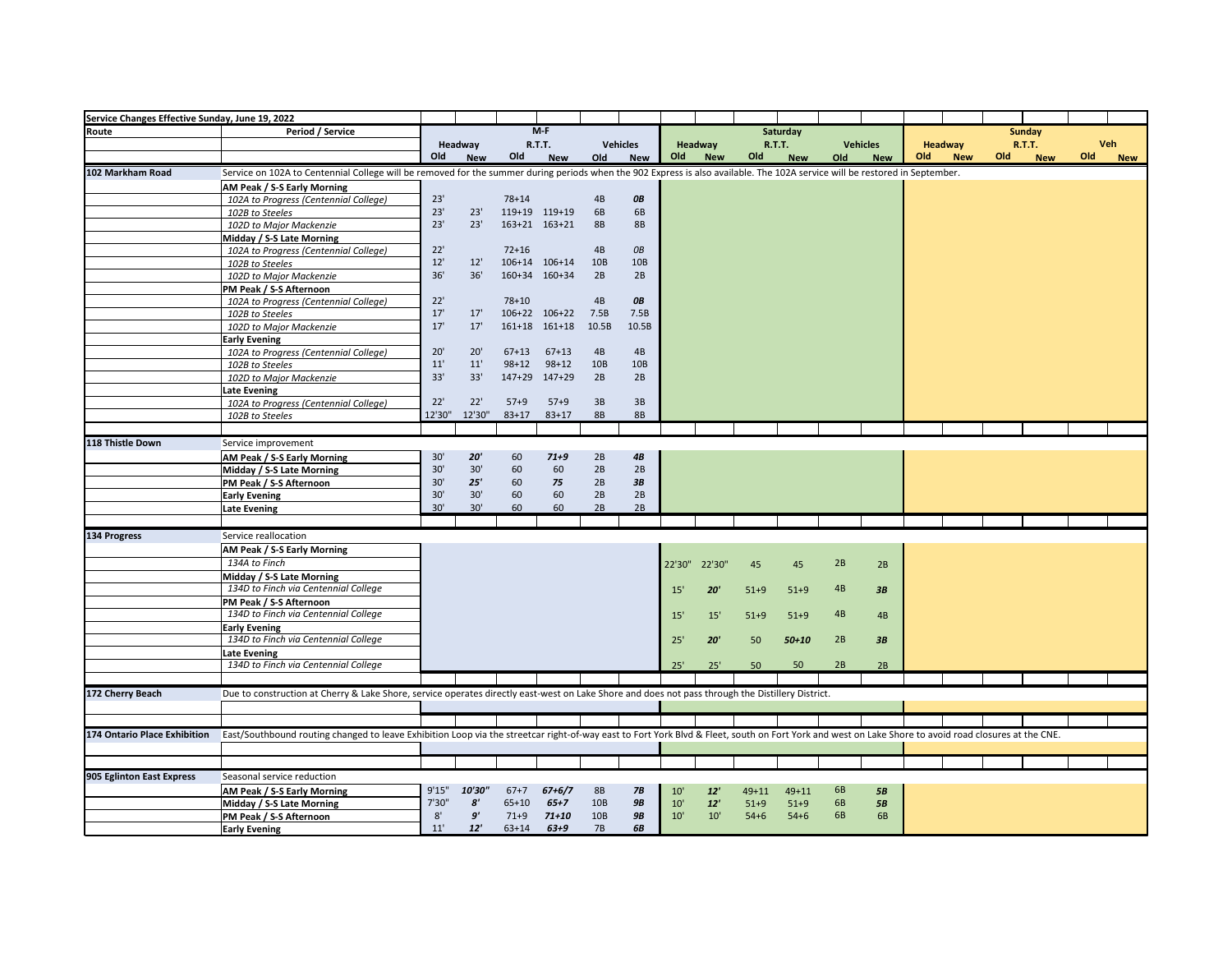| Service Changes Effective Sunday, June 19, 2022 |                                                                       |        |                       |          |                                      |           |                        |     |                       |     |                                         |     |                               |     |                       |                                              |     |                   |
|-------------------------------------------------|-----------------------------------------------------------------------|--------|-----------------------|----------|--------------------------------------|-----------|------------------------|-----|-----------------------|-----|-----------------------------------------|-----|-------------------------------|-----|-----------------------|----------------------------------------------|-----|-------------------|
| Route                                           | Period / Service                                                      | Old    | Headway<br><b>New</b> | Old      | $M-F$<br><b>R.T.T.</b><br><b>New</b> | Old       | Vehicles<br><b>New</b> | Old | Headway<br><b>New</b> | Old | Saturday<br><b>R.T.T.</b><br><b>New</b> | Old | <b>Vehicles</b><br><b>New</b> | Old | Headway<br><b>New</b> | Sunday<br><b>R.T.T.</b><br>Old<br><b>New</b> | Old | Veh<br><b>New</b> |
|                                                 |                                                                       |        |                       |          |                                      |           |                        |     |                       |     |                                         |     |                               |     |                       |                                              |     |                   |
| 925 Don Mills Express                           | Stop at East York Town Centre (COVID vaccination clinic) dropped.     |        |                       |          |                                      |           |                        |     |                       |     |                                         |     |                               |     |                       |                                              |     |                   |
|                                                 |                                                                       |        |                       |          |                                      |           |                        |     |                       |     |                                         |     |                               |     |                       |                                              |     |                   |
|                                                 |                                                                       |        |                       |          |                                      |           |                        |     |                       |     |                                         |     |                               |     |                       |                                              |     |                   |
| 927 Highway 27 Express                          | Seasonal service reduction peak and midday. Evening service improved. |        |                       |          |                                      |           |                        |     |                       |     |                                         |     |                               |     |                       |                                              |     |                   |
|                                                 | AM Peak / S-S Early Morning                                           |        |                       |          |                                      |           |                        |     |                       |     |                                         |     |                               |     |                       |                                              |     |                   |
|                                                 | 927C to Humber College via Atwell                                     | 10'    | 10'                   | $63+7$   | $63+7$                               | 7B        | 7B                     |     |                       |     |                                         |     |                               |     |                       |                                              |     |                   |
|                                                 | 927D to Steeles via Royalcrest                                        | 8'     | 10'                   | $86 + 2$ | $86 + 4$                             | 11B       | <b>9B</b>              |     |                       |     |                                         |     |                               |     |                       |                                              |     |                   |
|                                                 | Midday / S-S Late Morning                                             |        |                       |          |                                      |           |                        |     |                       |     |                                         |     |                               |     |                       |                                              |     |                   |
|                                                 | 927A to Humber College                                                |        | Six trips removed     |          |                                      |           |                        |     |                       |     |                                         |     |                               |     |                       |                                              |     |                   |
|                                                 | 927B to Steeles                                                       | 8'30'' | 10'                   | $79 + 6$ | $79+1$                               | 10B       | <b>8B</b>              |     |                       |     |                                         |     |                               |     |                       |                                              |     |                   |
|                                                 | PM Peak / S-S Afternoon                                               |        |                       |          |                                      |           |                        |     |                       |     |                                         |     |                               |     |                       |                                              |     |                   |
|                                                 | 927C to Humber College via Atwell                                     | 9'     | 10'                   | $66 + 6$ | $66+4$                               | <b>8B</b> | 7B                     |     |                       |     |                                         |     |                               |     |                       |                                              |     |                   |
|                                                 | 927D to Steeles via Royalcrest                                        | 7'30"  | 10'                   | $93 + 5$ | $93+7$                               | 13B       | 10B                    |     |                       |     |                                         |     |                               |     |                       |                                              |     |                   |
|                                                 | <b>Early Evening</b>                                                  |        |                       |          |                                      |           |                        |     |                       |     |                                         |     |                               |     |                       |                                              |     |                   |
|                                                 | 927B to Steeles                                                       | 14'    | 12'                   | $69 + 1$ | $69 + 3$                             | 5B        | 6B                     |     |                       |     |                                         |     |                               |     |                       |                                              |     |                   |
|                                                 | Late Evening                                                          |        |                       |          |                                      |           |                        |     |                       |     |                                         |     |                               |     |                       |                                              |     |                   |
|                                                 | 927B to Steeles                                                       | 14'    | 12'                   | $64 + 6$ | $64 + 8$                             | 5B        | 6B                     |     |                       |     |                                         |     |                               |     |                       |                                              |     |                   |
|                                                 |                                                                       |        |                       |          |                                      |           |                        |     |                       |     |                                         |     |                               |     |                       |                                              |     |                   |
| 952 Lawrence W Express                          | Stop at Toronto Congress Centre (COVID vaccination clinic) dropped.   |        |                       |          |                                      |           |                        |     |                       |     |                                         |     |                               |     |                       |                                              |     |                   |
|                                                 |                                                                       |        |                       |          |                                      |           |                        |     |                       |     |                                         |     |                               |     |                       |                                              |     |                   |
|                                                 |                                                                       |        |                       |          |                                      |           |                        |     |                       |     |                                         |     |                               |     |                       |                                              |     |                   |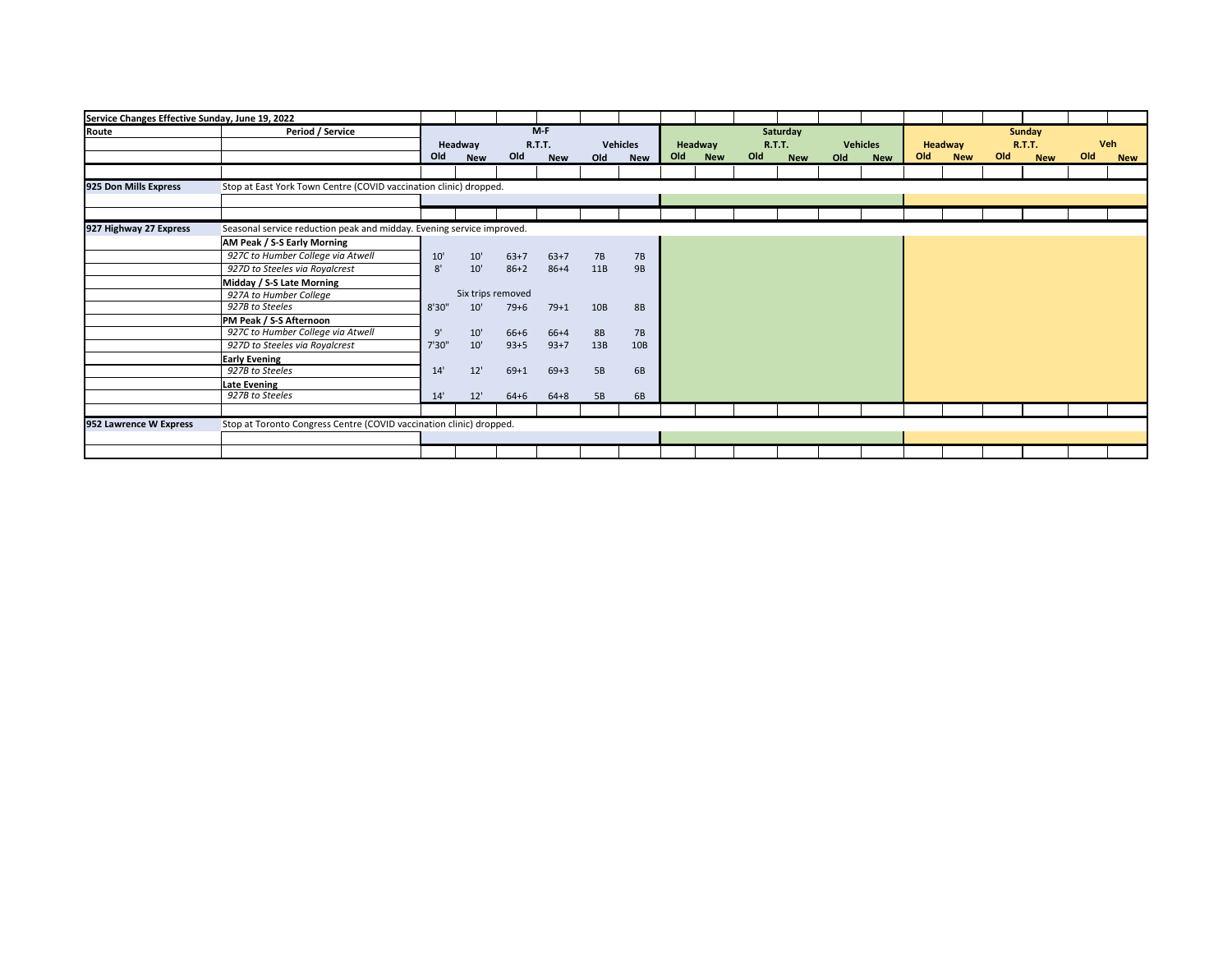| Service Changes Effective Sunday, June 19, 2022<br>Route Pe |                           |     |            |     |               |               |                 |     |            |     |               |           |                 |     |            |     |               |           |            |
|-------------------------------------------------------------|---------------------------|-----|------------|-----|---------------|---------------|-----------------|-----|------------|-----|---------------|-----------|-----------------|-----|------------|-----|---------------|-----------|------------|
|                                                             | Period / Service          |     |            |     | $M-F$         |               |                 |     |            |     | Saturday      |           |                 |     |            |     | Sunday        |           |            |
|                                                             |                           |     | Headway    |     | <b>R.T.T.</b> |               | <b>Vehicles</b> |     | Headway    |     | <b>R.T.T.</b> |           | <b>Vehicles</b> |     | Headway    |     | <b>R.T.T.</b> | Veh       |            |
|                                                             |                           | Old | <b>New</b> | Old | <b>New</b>    | Old           | <b>New</b>      | Old | <b>New</b> | Old | <b>New</b>    | Old       | <b>New</b>      | Old | <b>New</b> | Old | <b>New</b>    | Old       | <b>New</b> |
| 600 Run As Directed                                         |                           |     |            |     |               |               |                 |     |            |     |               |           |                 |     |            |     |               |           |            |
|                                                             | <b>Total 8-Hour Crews</b> |     |            |     |               | 40B           | 5B              |     |            |     |               | 25B       | 39B             |     |            |     |               | 21B       | 32B        |
|                                                             | Arrow                     |     |            |     |               | <b>9B</b>     | OB              |     |            |     |               | <b>9B</b> | 15B             |     |            |     |               | 6B        | 10B        |
|                                                             | Eglinton                  |     |            |     |               | 4B            | 4B              |     |            |     |               | 3B        | 3B              |     |            |     |               | 6B        | 6B         |
|                                                             | Malvern                   |     |            |     |               | 16B           | OB              |     |            |     |               | 6B        | 20B             |     |            |     |               | 4B        | 15B        |
|                                                             | McNicoll                  |     |            |     |               | 5B            | 1B              |     |            |     |               | 1B        | 1B              |     |            |     |               | 4B        | 1B         |
|                                                             | Mt Dennis                 |     |            |     |               | 6B            | OB              |     |            |     |               | 6B        | OB              |     |            |     |               | 1B        | OB         |
|                                                             | AM Peak / SS Early AM     |     |            |     |               | 18B           | 1B              |     |            |     |               | 10B       | 15B             |     |            |     |               | 4B        | 6B         |
|                                                             | Arrow                     |     |            |     |               | 3B            | OB              |     |            |     |               | 3B        | 6B              |     |            |     |               | 1B        | 2B         |
|                                                             | Eglinton                  |     |            |     |               |               | $1B$            |     |            |     |               |           |                 |     |            |     |               |           |            |
|                                                             | Malvern                   |     |            |     |               | 7B            | OB              |     |            |     |               | 3B        | <b>8B</b>       |     |            |     |               | 1B        | 3B         |
|                                                             | McNicoll                  |     |            |     |               | 3B            | OB              |     |            |     |               | 1B        | 1B              |     |            |     |               | 1B        | 1B         |
|                                                             | Mt Dennis                 |     |            |     |               | 3B            | OB              |     |            |     |               | 3B        | OB              |     |            |     |               | 1B        | OB         |
|                                                             | Midday / SS Morning       |     |            |     |               | 31B           | 1B              |     |            |     |               | 18B       | 16B             |     |            |     |               | 16B       | 11B        |
|                                                             | Arrow                     |     |            |     |               | 6B            | OB              |     |            |     |               | <b>5B</b> | 6B              |     |            |     |               | 4B        | 4B         |
|                                                             | Eglinton                  |     |            |     |               |               |                 |     |            |     |               |           |                 |     |            |     |               | 3B        |            |
|                                                             | Malvern                   |     |            |     |               | 14B           | OB              |     |            |     |               | 6B        | <b>8B</b>       |     |            |     |               | 4B        | 6B         |
|                                                             | McNicoll                  |     |            |     |               | 5B            | $1B$            |     |            |     |               | 1B        | 1B              |     |            |     |               | 1B        | 1B         |
|                                                             | Mt Dennis                 |     |            |     |               | 6B            | OB              |     |            |     |               | 6B        | OB              |     |            |     |               | 4B        | OB         |
|                                                             | PM Peak / SS Afternoon    |     |            |     |               | 22B           | OB              |     |            |     |               | 21B       | 25B             |     |            |     |               | 17B       | 21B        |
|                                                             | Arrow                     |     |            |     |               | 5B            | OB              |     |            |     |               | 6B        | <b>9B</b>       |     |            |     |               | 4B        | 7B         |
|                                                             | Eglinton                  |     |            |     |               | 3B            | OB              |     |            |     |               | 2B        | 2B              |     |            |     |               | 4B        | 3B         |
|                                                             | Malvern                   |     |            |     |               | <b>9B</b>     | OB              |     |            |     |               | 6B        | 14B             |     |            |     |               | 4B        | 11B        |
|                                                             | McNicoll                  |     |            |     |               | 2B            | OB              |     |            |     |               | 1B        | OB              |     |            |     |               | 1B        | OB         |
|                                                             | Mt Dennis                 |     |            |     |               | 3B            | OB              |     |            |     |               | 6B        | OB              |     |            |     |               | 4B        | OB         |
|                                                             | <b>Early Evening</b>      |     |            |     |               | 18B           | 4B              |     |            |     |               | 14B       | 22B             |     |            |     |               | 13B       | 21B        |
|                                                             | Arrow                     |     |            |     |               | 3B            | OB              |     |            |     |               | <b>5B</b> | 8B              |     |            |     |               | 3B        | 6B         |
|                                                             | Eglinton                  |     |            |     |               | 4B            | 4B              |     |            |     |               | 3B        | 3B              |     |            |     |               | 6B        | 6B         |
|                                                             | Malvern                   |     |            |     |               | 6B            | OB              |     |            |     |               | 3B        | 11B             |     |            |     |               | 2B        | <b>9B</b>  |
|                                                             | McNicoll                  |     |            |     |               | 2B            | OB              |     |            |     |               |           |                 |     |            |     |               |           |            |
|                                                             | Mt Dennis                 |     |            |     |               | 3B            | OB              |     |            |     |               | 3B        | OB              |     |            |     |               | 2B        | OB         |
|                                                             | <b>Late Evening</b>       |     |            |     |               | 16B           | $\pmb{4B}$      |     |            |     |               | 11B       | 10B             |     |            |     |               | 11B       | 13B        |
|                                                             | Arrow                     |     |            |     |               | 3B            | OB              |     |            |     |               | 3B        | 3B              |     |            |     |               | 2B        | 3B         |
|                                                             | Eglinton                  |     |            |     |               | 4B            | 4B              |     |            |     |               | 3B        | 3B              |     |            |     |               | 6B        | <b>6B</b>  |
|                                                             | Malvern                   |     |            |     |               | 6B            | OB              |     |            |     |               | 3B        | 4B              |     |            |     |               | 1B        | 4B         |
|                                                             | McNicoll                  |     |            |     |               | 1B            | OB              |     |            |     |               |           |                 |     |            |     |               |           |            |
|                                                             | Mt Dennis                 |     |            |     |               | 2B            | OB              |     |            |     |               | 2B        | OB              |     |            |     |               | 2B        | OB         |
|                                                             | Overnight                 |     |            |     |               | 9B            | 1B              |     |            |     |               | 6B        | 3B              |     |            |     |               | <b>8B</b> | 4B         |
|                                                             | Arrow                     |     |            |     |               | 3B            | OB              |     |            |     |               | 3B        | 1B              |     |            |     |               | 2B        | 1B         |
|                                                             | Eglinton                  |     |            |     |               | $4\mathsf{B}$ | $1B$            |     |            |     |               | 3B        | 1B              |     |            |     |               | 6B        | 2B         |
|                                                             | Malvern                   |     |            |     |               | 2B            | OB              |     |            |     |               |           | 1B              |     |            |     |               |           | 1B         |
|                                                             | McNicoll                  |     |            |     |               |               |                 |     |            |     |               |           |                 |     |            |     |               |           |            |
|                                                             | Mt Dennis                 |     |            |     |               |               |                 |     |            |     |               |           |                 |     |            |     |               |           |            |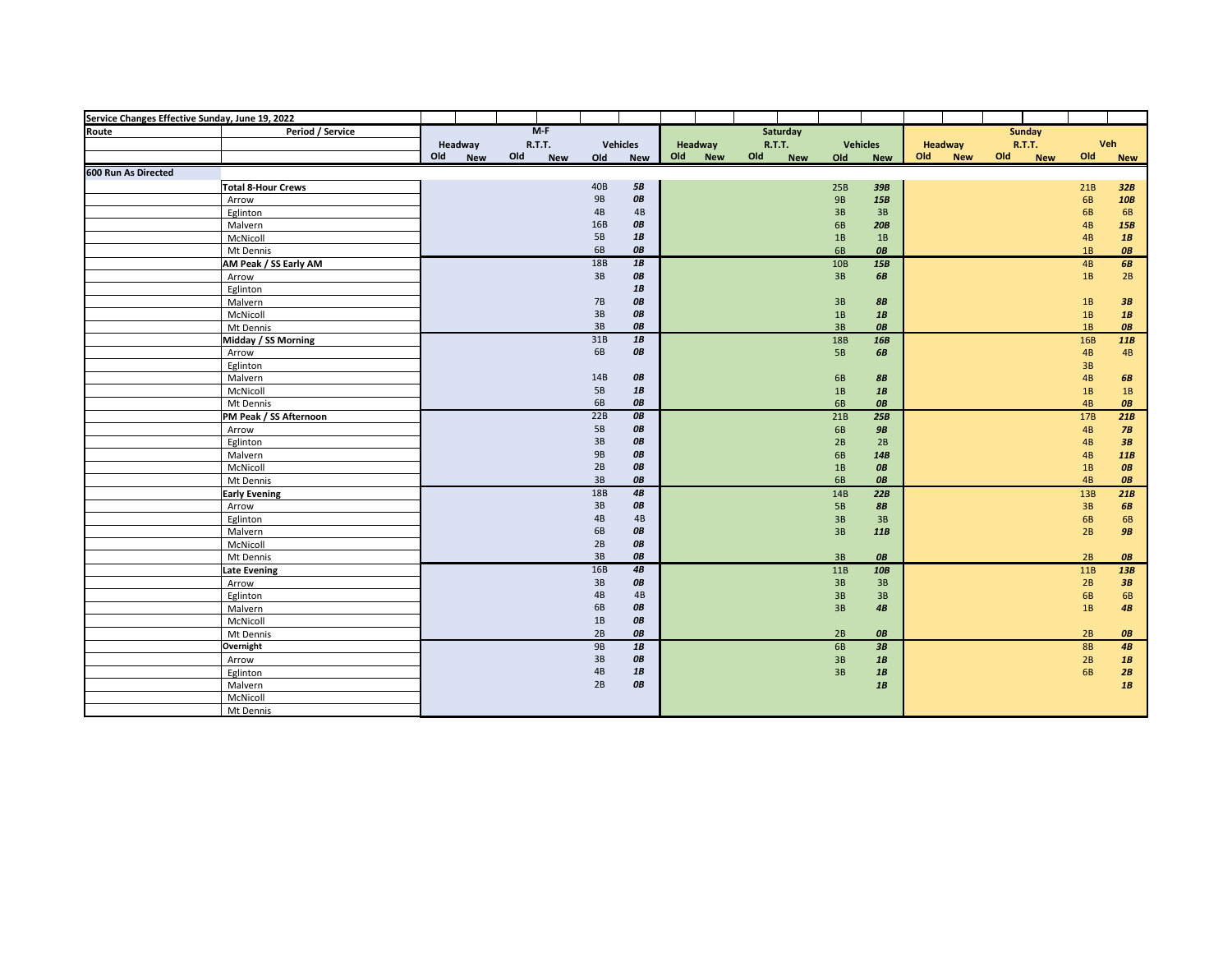| Construction Projects and Diversions June 19, 2022                            |                                             |                                                                                                                                    |              |                   |             |                   |            |      |
|-------------------------------------------------------------------------------|---------------------------------------------|------------------------------------------------------------------------------------------------------------------------------------|--------------|-------------------|-------------|-------------------|------------|------|
| <b>Route</b>                                                                  | <b>Activity</b>                             |                                                                                                                                    | June-July/22 | Aug/22            | Sept/Oct/22 | <b>Oct-Now/22</b> | Nov-Dec/22 | 2023 |
| Note: Sections shown in gray are for indefinite start/end dates.              |                                             |                                                                                                                                    |              |                   |             |                   |            |      |
| <b>Ongoing</b>                                                                |                                             |                                                                                                                                    |              |                   |             |                   |            |      |
| 502 Downtowner / 503 Kingston Road                                            | Streetcar shortage                          | Routes consolidated as 503 Kingston Rd in Sept 2019                                                                                |              |                   |             | ?? ??             |            |      |
| 503 Kingston Road                                                             | <b>Wellington Street construction</b>       | Diversion via King to Spadina                                                                                                      |              |                   |             |                   |            |      |
| 501 Queen                                                                     | King Queen Roncesvalles Reconstruction      | Phase 2<br>Streetcars Bathurst-Neville / Buses University-Long Branch                                                              |              |                   |             |                   |            |      |
| 504 King                                                                      |                                             | Streetcars Sunnyside-Neville / Buses TBA<br>Streetcars to Dufferin only / Buses Shaw-Dundas West<br>Streetcars to Roncesvalles TBA |              | ?? ?? ??<br>?? ?? |             |                   |            |      |
| 29 Dufferin                                                                   | <b>CNE Grounds closed for events</b>        | 29 Dufferin service loops through Liberty Village via King.<br>929 Dufferin express terminates at Dufferin Loop                    |              |                   |             |                   |            |      |
| 505 Dundas<br>306 Carlton Night                                               | <b>Dundas West Station Reconstruction</b>   | Diverted to High Park Loop<br>Converted to bus operation running to Dundas West Stn                                                |              | ?? ?? ??          |             |                   |            |      |
| 31 Greenwood                                                                  | Easier Access construction at Greenwood Stn | Route diverted to Coxwell Station                                                                                                  |              |                   |             |                   |            |      |
| 42 Cummer                                                                     | <b>Bridge construction</b>                  | Diverted via Finch WB between Bayview and Leslie                                                                                   |              |                   |             |                   |            |      |
| 56 Leaside & 83 Jones                                                         | <b>Donlands Station Easier Access</b>       | On street loop via Danforth, Caithness, Strathmore                                                                                 |              |                   |             |                   |            |      |
| 32 Eglinton West<br>7 Bathurst                                                | Eglinton LRT constuction                    | Additional running time and buses                                                                                                  |              | ?? ?? ?? ?? ??    |             |                   |            |      |
| 29 Dufferin<br>33 Forest Hill                                                 |                                             |                                                                                                                                    |              |                   |             |                   |            |      |
| 54 Lawrence East<br>34 Eglinton East                                          |                                             |                                                                                                                                    |              |                   |             |                   |            |      |
| 14 Glencairn<br>13 Avenue Road / 56 Leaside                                   |                                             | Interline discontinued                                                                                                             |              |                   |             |                   |            |      |
| 61 Avenue Road North / 51 Leslie<br>74 Mt. Pleasant<br>103 Mt. Pleasant North |                                             | Interline discontinued<br>Service extended to Doncliffe Loop<br>Consolidated with 74 Mt. Pleasant                                  |              |                   |             |                   |            |      |
| 90 Vaughan<br>100 Flemingdon Park                                             |                                             | 90B Eglinton branch removed<br>Service to Eglinton Station replaced by 34C Eglinton East                                           |              |                   |             |                   |            |      |
|                                                                               |                                             |                                                                                                                                    |              |                   |             |                   |            |      |